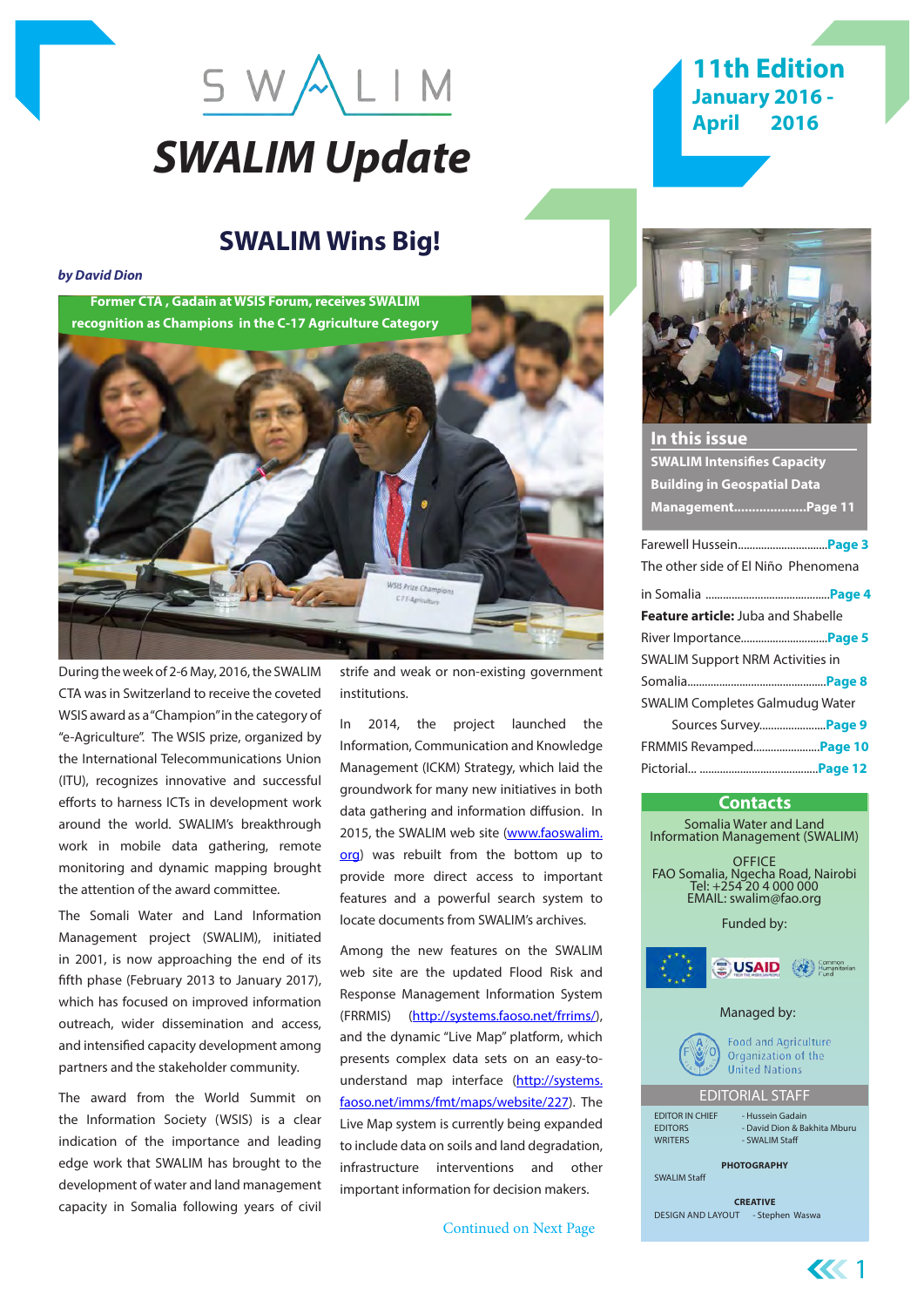#### Continued from Previous Page

In anticipation of the effects of heavy El Niño rains in late 2015, SWALIM developed an SMS-based mobile phone application to capture information about impending flood situations and to warn vulnerable communities along

the Juba and Shabelle rivers. This system, known as FRISC/Digniin (from the Somali word for "warning"), was also used to alert fishing vessels and coastal communities about two cyclones that swept across thenorthern coast of Puntland in December, saving lives and averting severe property damage.

The FRISK/Digniin system is now being adapted and expanded to gather rainfall data throughout Somaliland and Puntland, as well as the central and southern areas of the country. The rainfall data, like the river level information, is being fed directly into the on-line FRRMIS system to provide near-real-time updates on potential floods and inundations.

The WSIS Forum in 2016 represents the world's largest annual gathering of the "ICT for development" community. The Forum is coorganized by ITU, UNESCO, UNDP and UNCTAD, in close collaboration with all WSIS Action Line Facilitators/Co-Facilitators (UNDESA, FAO, UNEP, WHO, UN Women, WIPO, WFP, ILO, WMO, UN, ITC, UPU, UNODC, and UN Regional Commissions). Further information on the WSIS

#### and its activities can be found here:

#### http://www.itu.int/net4/wsis/stocktakingp/en.

SWALIM was encouraged to provide a submission to the 2016 WSIS award committee by colleagues in FAO Rome who were impressed with the advanced ICT applications employed by the project. During the final months of 2015, SWALIM staff, together with colleagues in Rome and Geneva, prepared the documentation which was later reviewed by the expert group judging the prize.

The SWALIM submission focused on four different initiatives undertaken by the project in the current Phase V (February 2013-January 2017):"

- The Live Map platform, used for presenting complex data sets on a simple to read map interface
- Land and Water data collection using low-cost smartphones
- Remote monitoring to observe large swathes of territory
- An SMS/mobile-phone-based flood early warning system for vulnerable communities in the Shabelle and Juba River valleys.

#### *by Njeru Jeremiah*



Early this year, the SWALIM Nairobi and field team came together for a planning workshop for 2016, the last year of the fifth phase of SWALIM, which started in February 2013 and comes to an end in January 2017. Being the last year of the current phase, 2016 work plan is critical for the successfully completion of the project and therefore the planning workshop sought to evaluate the progress made under each activity planned within the four results areas of the current phase.

**SWALIM Holds Planning Workshop**

The workshop took plan between  $7<sup>th</sup>$  and  $9<sup>th</sup>$  March 2016 at the FAO Somalia Nairobi offices at Ngecha road and brought together 24 SWALIM staff working under three themes – water resources; land resources; information, communication and knowledge management; and capacity development.

The workshop was guided by the project result based design as documented in the project logical framework where the activities implemented under each of the four results are documented. The four result areas includes maintenance and further development of water and land monitoring networks; provision of demand driven information requests; capacity development of Somali public institutions; and expansion of use of SWALIM information products and services through implementation of an elaborate information, communication and knowledge management strategy.

The three day workshop provided the opportunity to objectively assess the progress made by the project but also to identify areas that required attention and focus in this last year of the project. Action points were identified under all four result areas and numerous recommendations made to ensure that the project phase is completed successfully by January 2017.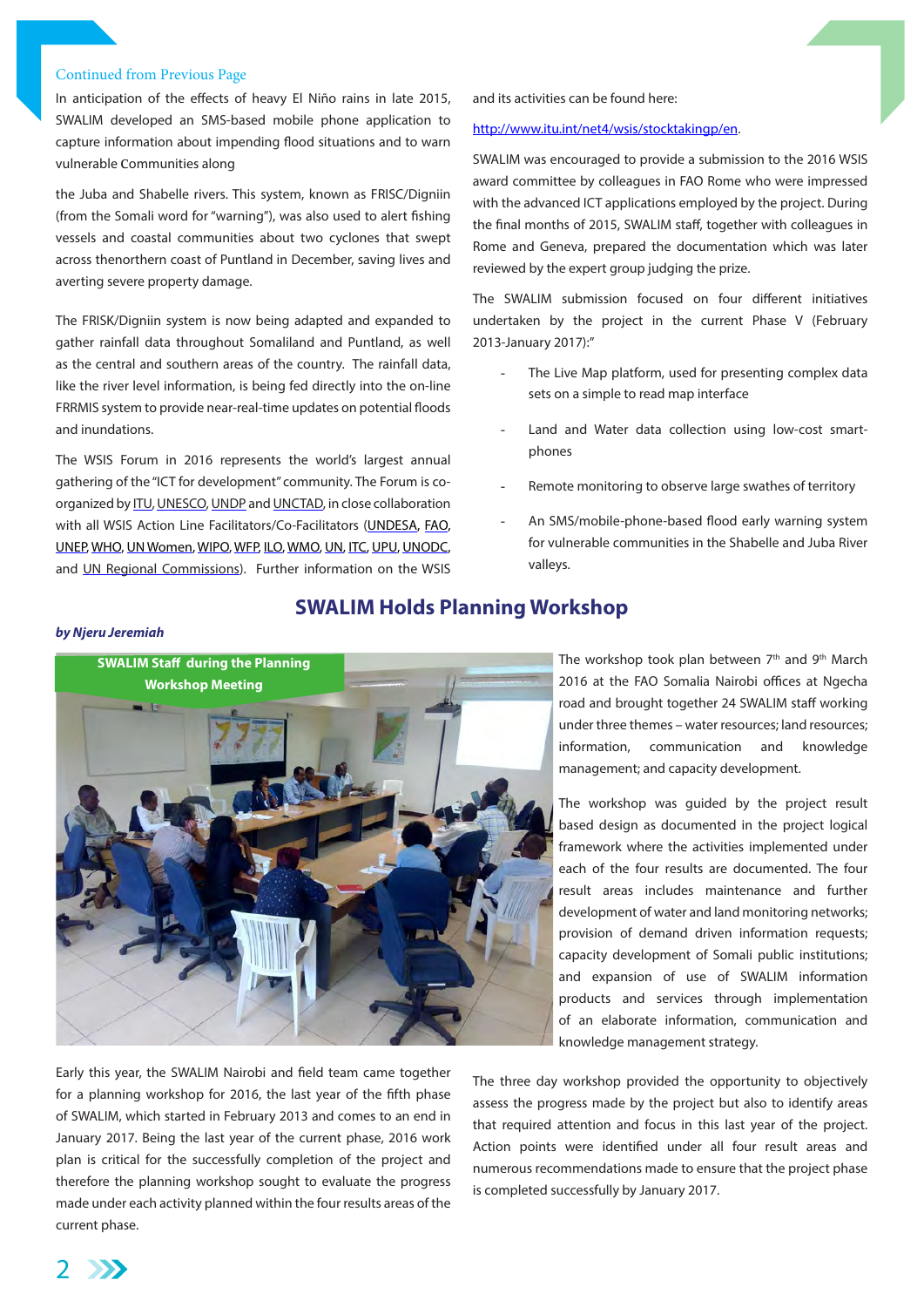### **SWALIM CTA Leaves for Prominent New Role in Cairo**

#### *by Ugo Leonardi*

It is said that every ending is also a new beginning. In the case of Chief Technical Advisor Hussein Gadain, who will be ending his work at SWALIM to take on a new posting as FAO Representative in Egypt, we expect it will be a bright new beginning for all concerned. Mr. Gadain is a seasoned international professional in water resources engineering and management, with 25 years of work experience in East Africa, including a stint with the United States Geological Survey (USGS), before joining the Food and Agriculture Organization (FAO). He has been working with SWALIM for more than ten years, the first six as Water Unit Coordinator and the last three as the CTA.

Under Mr. Gadain's leadership, SWALIM expanded its technical capabilities in support of the Somali people and institutions, providing partners and stakeholders with up-to-date information concerning their vital land and water resources, as well as helping to build the capacity of counterparts to eventually take over this work directly.

Under Mr. Gadain, SWALIM has expanded the national agro-meteorological network in Somalia and set up monitoring stations on the major rivers, facilitating improved disaster-preparedness and ensuring timely early warning in the event of floods. Due to the uncertain security situation in much of the country, SWALIM has developed an advanced remote sensing capability to track events through satellite imagery.

The tight-knit SWALIM team will surely miss his extensive professional experience in the Somali context, but perhaps even more his personal human guidance and leadership and his deep commitment to the project and the goals of development.

As the Chief Technical Advisor to the project, Mr. Gadain managed and supported all aspects of SWALIM's work, including the work in the SWALIM Liaison Offices in Hargeisa and Garowe.

While his experience and recognized leadership will no doubt be a great boon to the new FAO Country Office in Egypt, the staff at SWALIM, FAO Somalia as a whole, and all of our partners, counterparts and stakeholders will not soon forget the presence of our friend, our mentor and SWALIM's leader.



*"Hussein is so special, he has gift of memorizing names," said Abdulle Osman, head of the Puntland office. "If you go with him to a ministry, he is able to recall the name of the driver, or the secretary or the Director of the department. He is able to make the environment friendly and conducive. That is why we gave him the nickname 'chiave inglese' or 'the Master Key'. He was able to open all doors and all locks."*

*"I am one of those SWALIM members that have worked with Hussein for the longest period," added Simon Mumuli, the Land Resources Officer. "Having been in SWALIM for over 10 years now, I have known Hussein as a 'high sense of humour' person. Hussein enjoys light moments in his active professional life. Professionally, I always remember him for the phrase, 'Give it your undivided attention', a phrase Hussein used whenever urgent delivery of work was required."*

*"Apart from the leadership, communication and overall professionalism, the most important thing I have learnt from Hussein is how to be a good human being and taking tough decisions which have positive impact on the employees. His courage and energy will always be missed by the whole organization,'' said Danson Ndirangu of the administrative and operational group of SWALIM.*

*Jeremiah Njeru, in charge of Capacity Development and one of the longestserving SWALIM staff, said, "It is not easy to navigate Somalia. It requires more than technical expertise and Hussein has done a good job in bringing all the facets necessary to deliver quality results in an extremely complex environment."*

*"Working with Hussein," (as Mr. Gadain is familiarly known within the SWALIM family), "was a great professional experience as I could improve my skills both from the technical and the managerial point of view. It was had the chance also to appreciate his outstanding human relational skills and never-ending support," remarked Ugo Leonardi, the SWALIM Remote Sensing specialist.*

*"I found Hussein unique in bringing together compassion and strength that solidify the team towards SWALIM's high standards", said Saleem Ullah, the Natural Resources Advisor of the project.*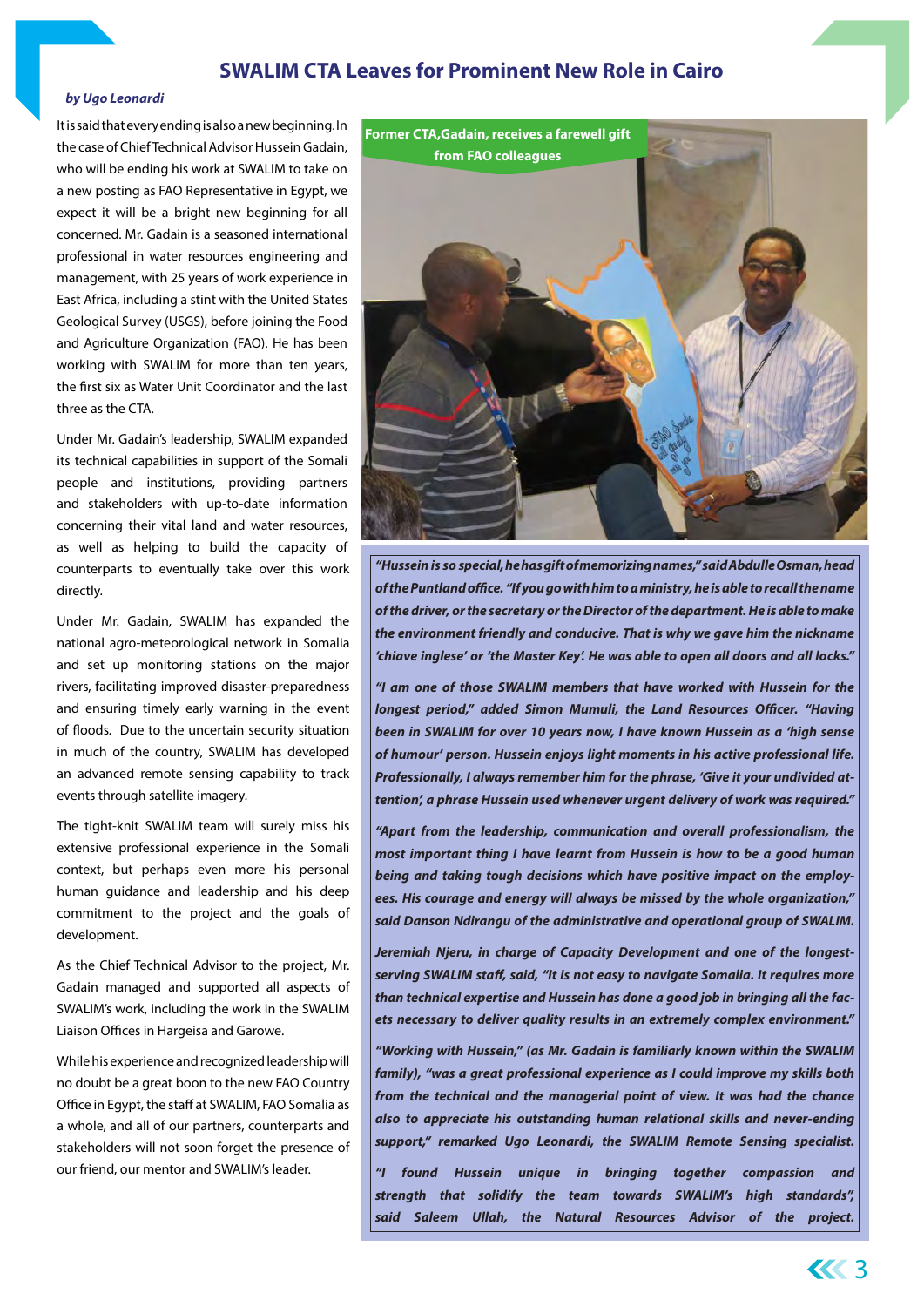### **The other side of El Niño Phenomena in Somalia**

#### *by Joshua Ngaina and Peris Muchiri*

A strong El Niño that was expected to soak Somalia in rain fell short of its promise, leaving the northern parts of the country stuck in severe drought and the southern parts of the country recording heavy rains that led to floods in some areas. El Niño, a climate pattern marked by warmer-than-average ocean water in the central Pacific, affects weather patterns in Somalia and is traditionally associated with heavy rains, as witnessed in Somalia in 1997/98 and in 2006. However, according to the climate experts, all El Niño events are different and there is a lot of variability. The 2015 El Niño ended up being one of the outliers in the region.

As of April 2016, the drought conditions caused by El Niño put hundreds of thousands of people in communities in the north of Somalia at risk from hunger, water shortages, and disease, as well as having a devastating impact on agricultural areas and food security. Both Puntland and Somaliland authorities declared a state of disaster as early as January, 2016, following another failed rainy season. The El Niño associated drought was also experienced in the Ethiopian highlands which generate most of the water in the Juba and Shabelle Rivers inside Somalia. The hydrological drought left a larger stretch of the Shabelle River literally dry - something that has not been witnessed in a very long time.

SWALIM has been at the forefront of drought monitoring and early warning activities in Somalia. During all these time the project took lead in drought analysis, owing to the project's rich technical expertise and long experience in drought monitoring in Somalia. According to the analysis carried out by SWALIM, the 2015-16 failure of three consecutive rainy seasons seriously worsened the drought severity in the northern regions, as seen in the map. Further analysis indicates that the Shabelle River experienced a hydrological drought in the months of January to Mid April 2016.

Over the course of this period, water resources and pasture conditions deteriorated, triggering livestock migration and increasing competition among pastoralists for the already scarce pasture and water resources. This was seen especially in the southern part of Awdal and Woqooyi Galbeed Regions (in the Northwest Agro-pastoral livelihood zone) and in parts of Sanag, Sool, Nugaal, and Bari Regions (the Northern Inland Pastoral Livelihood Zone). In general, pasture conditions are now very poor throughout northern Somalia, with the exception of southern parts of Togdheer, and Sool Regions (Guban pastoral) where good rains were recorded towards end of the previous Deyr season.

The river levels along the entire Shabelle River from January to mid-April 2016 were reportedly at the lowest historical levels on record since 1963. This was attributed to below normal rains, which were also associated with the El Niño phenomena in the Ethiopian highlands during the last rainy season of 2015, leading to hydrological drought conditions within the Shabelle basin both in Ethiopia and inside Somalia.

The Shabelle River is partially regulated upstream in Ethiopia by the Melka Wakana 153 MW hydroelectric project, which was completed in 1988, as well as dams on two downstream branches, which together control 40 percent of the catchment area and around 50 percent of the discharge. Analysis from satellite imagery showed a significant decline of the water volume in the Melaka Wakana dam owing to the drought.

This has changed since the start of the on-going Gu 2016 rainfall season which has been significantly plentiful. The river flows are above average, with cases of over flow being reported in areas where the river was previously affected by the hydrological drought. Riverine flooding has also been reported along the two major rivers and SWALIM continues to monitor and provide early warning information to the vulnerable communities and other stakeholders.

The Gu rains also came as a relief in the northern parts of the country, which have so far received very good rains. This has led to an immediate relief for pastoralists, farmers and other sectors which are water dependant.



 $\Delta$  $\sum$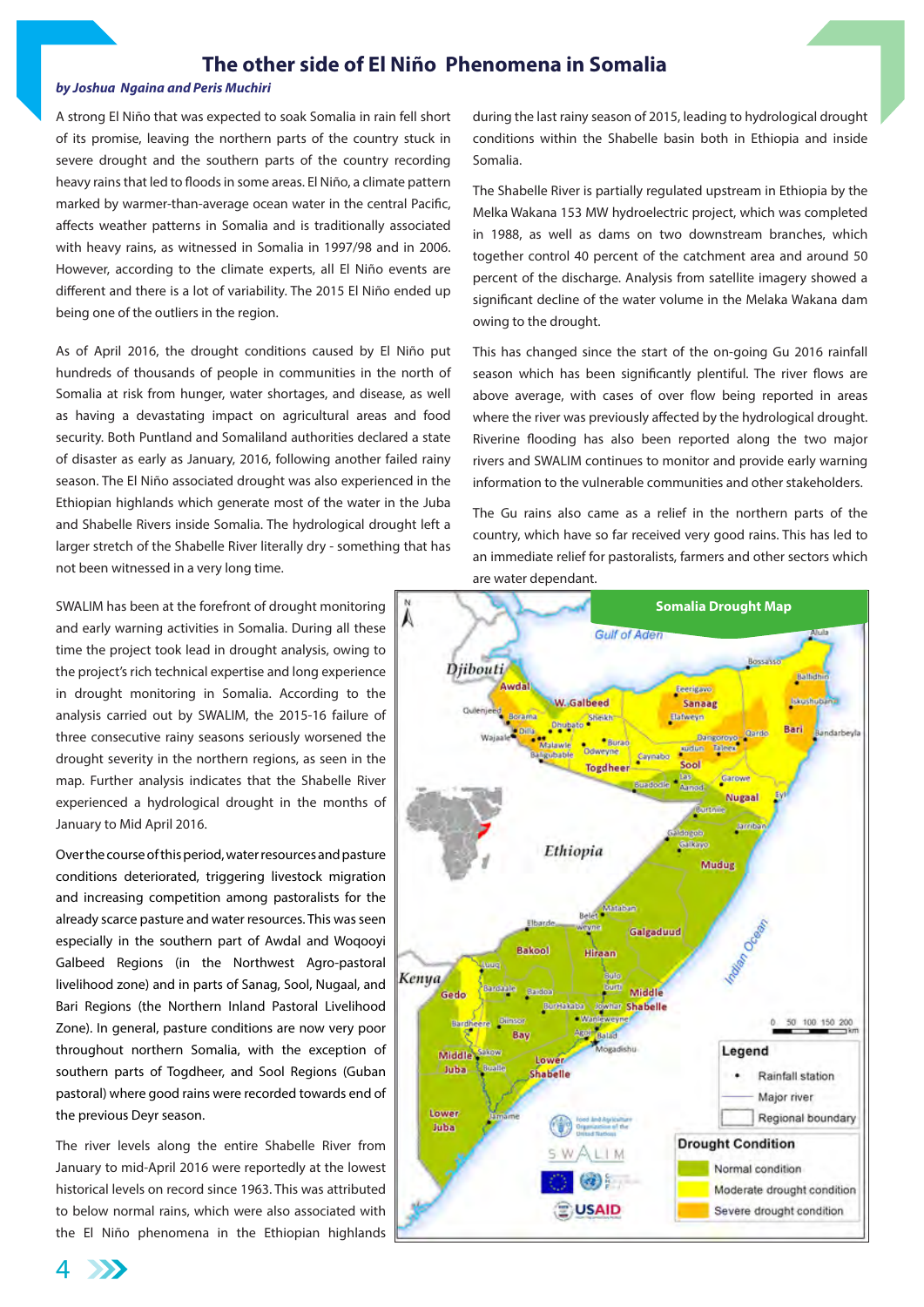# **FEATURE ARTICLE**

### **Juba and Shabelle River Importance to Somalia**

#### *by Flavian Muthusi*

The Juba and Shabelle rivers are unique in Somalia. They are the only perennial rivers in the country, but 90% of their flow originates from a neighbouring country - Ethiopia. The two rivers sustain agricultural production not only by providing the much needed irrigation water, but also through the very fertile flood plains where a variety of crops are grown for domestic and foreign markets.

*The Juba River* has three main tributaries in its upper catchment in Ethiopia, namely: the Dawa, the Genale and the Weyb, all of which flow south-eastwards. The Weyb and the Genale unite to form the Juba River just north of Doolow in Ethiopia; while the Dawa tributary joins the Juba River at Doolow Town, just after the Somalia-Ethiopia border. The total length of Juba River is 1,808 Km, with a catchment area of about 210,010 Km<sup>2</sup>. On average, 186 cubic meters (186,000 litres) of water flow every second down the Juba River at Luuq station.

*The Shabelle River* emerges on the eastern Ethiopian highlands at an altitude of about 4,230 Meters above Mean Sea Level (m.a.m.s.l). It has two main tributaries in the Ethiopian catchment: the Fanfan and the Shabelle. The flows of the Fanfan tributary are intermittent, and only join the Shabelle during high rainfall seasons. The river is 2,526 Km long, with a catchment area of 283,054 Km<sup>2</sup>. The average flow of the Shabelle River at Belet Weyne Station is 75 cubic meters (75,000 litres) per second. The graph below shows the annual flow of Juba and Shabelle rivers at different stations and in different seasons, based on the historical data.

The water flow along the Juba and Shabelle decreases as the rivers flow downstream through Somalia, due mainly to factors such as: the minimal contribution of tributaries from the Somali catchment areas, "bank full" spillage of flood water into the flood plains, natural and man-made flood relief channels, river diversions for irrigation during both low and high flow periods - and natural losses due to evaporation and infiltration/recharge of the groundwater along the rivers.

#### **The Economic Importance of Juba and Shabelle**



The alluvial plains of the Juba and Shabelle Rivers have been described as the breadbasket of Somalia. For several decades irrigated agriculture has been practiced along the plains, producing food not only for local consumption but also for export. Available records indicate that before the collapse of the former Somali government in 1990, over 220,000 hectares of land along the flood plains of the two rivers were under either controlled irrigation or recession farming. Maize, sesame, fruits and vegetables were some crops grown for local market, while sugarcane and rice were grown for local and foreign markets.

At present the story is different. A recent study by SWALIM and Mott McDonald (2015) in Middle Shabelle identified that the irrigation infrastructure is in poor operationalcondition, a status which also applies to other regions along the rivers where irrigated agriculture was practiced. This has significantly affected the agricultural production in the region. However, the potential of the flood plains remain, and all that is required for their full exploitation is to restore the dilapidated infrastructure to its original state.

Continued on Next Page

5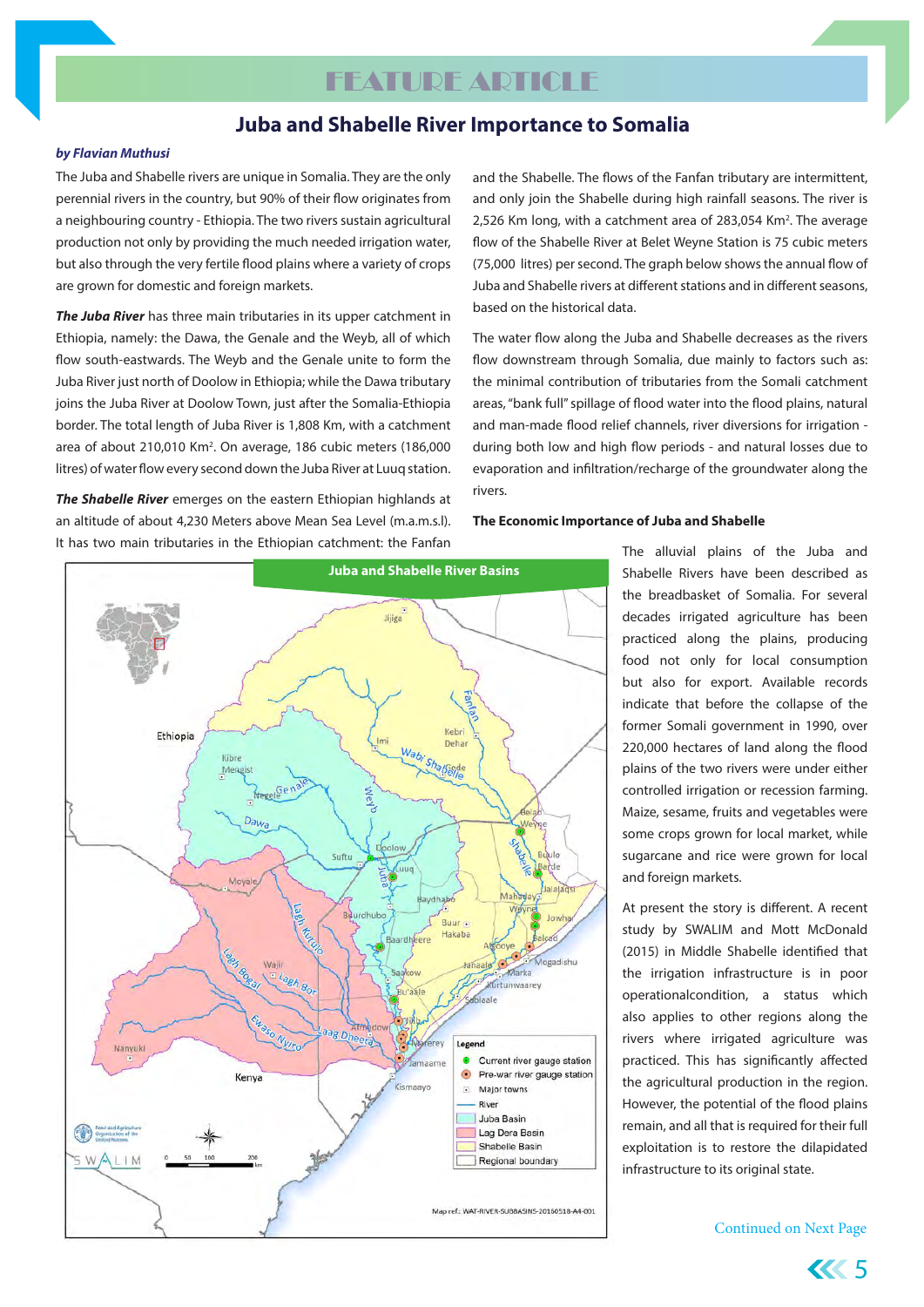#### Continued from Previous Page





#### **Water Resources Management and Monitoring Systems**

Water resources management of the Juba and Shabelle Rivers involves two major issues, namely the dual imperatives of managing floods and providing a steady supply of irrigation water. According to the Somali traditional local customs, the right to use water depends on the access to land along the rivers, and no approval was needed for one to extract water. During the former Somali government, water legislation institutionalized water management through laws that regulated the functioning of the institutions involved. An example is the Natural Water Resources Law of 1984, which ensured the regulated access to and use of the Juba river waters. Water exploitation at the national and regional level was regulated through legal and institutional structures set up by the central government. Systems were also put in place for irrigation and flood water management. In Middle Shabelle for example, flood waters were diverted to a huge natural depression which could hold up to 200 million cubic meters of water (the Jowhar Off-Stream Storage Reservoir – JOSSR) thus controlling flooding downstream. During low river flows, the diverted water at the JOSSR would be re-directed back to the river, providing the much needed water for irrigation downstream and contributing to much lower rates of drought during that period.

The gains made in flood and irrigation water control and management were quickly eroded with the collapse of the Somali government. The institutions put in place could no longer function, while the installed flood and irrigation infrastructure collapsed due to vandalism and lack of maintenance. As a result, flooding again became a frequent problem in the riverine areas of Juba and Shabelle with consequent huge economic losses.

Over the last two decades, a lot has been done by different humanitarian and development agencies to restore the collapsed systems for water resources management in Somalia. Some gains have been made towards achieving this goal, but a lot more needs to be done. FAO, through the SWALIM project, has supported the recovery process by providing partners with information crucial in designing intervention projects in Somalia.

Since its inception in 2002, SWALIM has recovered the available historical data and collected valuable new data on water and land resources to support sustainable management of the Juba and Shabelle river basins. SWALIM has also set up a hydrometeorology monitoring network, comprising 7 river gauge stations at key locations along the Juba and Shabelle rivers, and a larger number of rain gauges. Data coming from these stations is used for flood and drought monitoring and early warning. Additionally, SWALIM has adopted new technology in remote sensing analysis to monitor river breakages and flooding along the Juba and Shabelle rivers and to support more timely action to avert disasters.

#### **Challenges and Opportunities**

The development and management of the Juba and Shabelle water resources is faced with many challenges, which if not adequately addressed could derail the ongoing efforts to revive the sector. These include, but are not limited to:

- a) *Insecurity and lack of access*: many areas in South Somalia, through which the Juba and Shabelle Rivers pass, are not accessible to development agencies and their partners for intervention activities. There have been remarkable gains by the Somali authorities, international peacekeepers and regional partners in stabilizing the areas, but it may take a while to restore order and allow unlimited access by intervening agencies.
- b) *Sparse data / information* and *limited monitoring network*: Data and other information required for the development and management of water resources in Somalia is sometimes missing, or where available may be scattered and outdated, in large part because of security issues. Many of the data collection networks collapsed with the central government in 1990 and it takes time to restore them to full operational status. SWALIM has done a lot to re-establish the monitoring network; but opportunities exist to further improve the data collection network and make them sustainable.
- c) *Trans-boundary issues:* the trans-boundary nature of the Juba and Shabelle drainage basins complicate proper planning, development and management of the water resources. More than two-thirds of the joint Somali-Ethiopian drainage

6 **SSSS**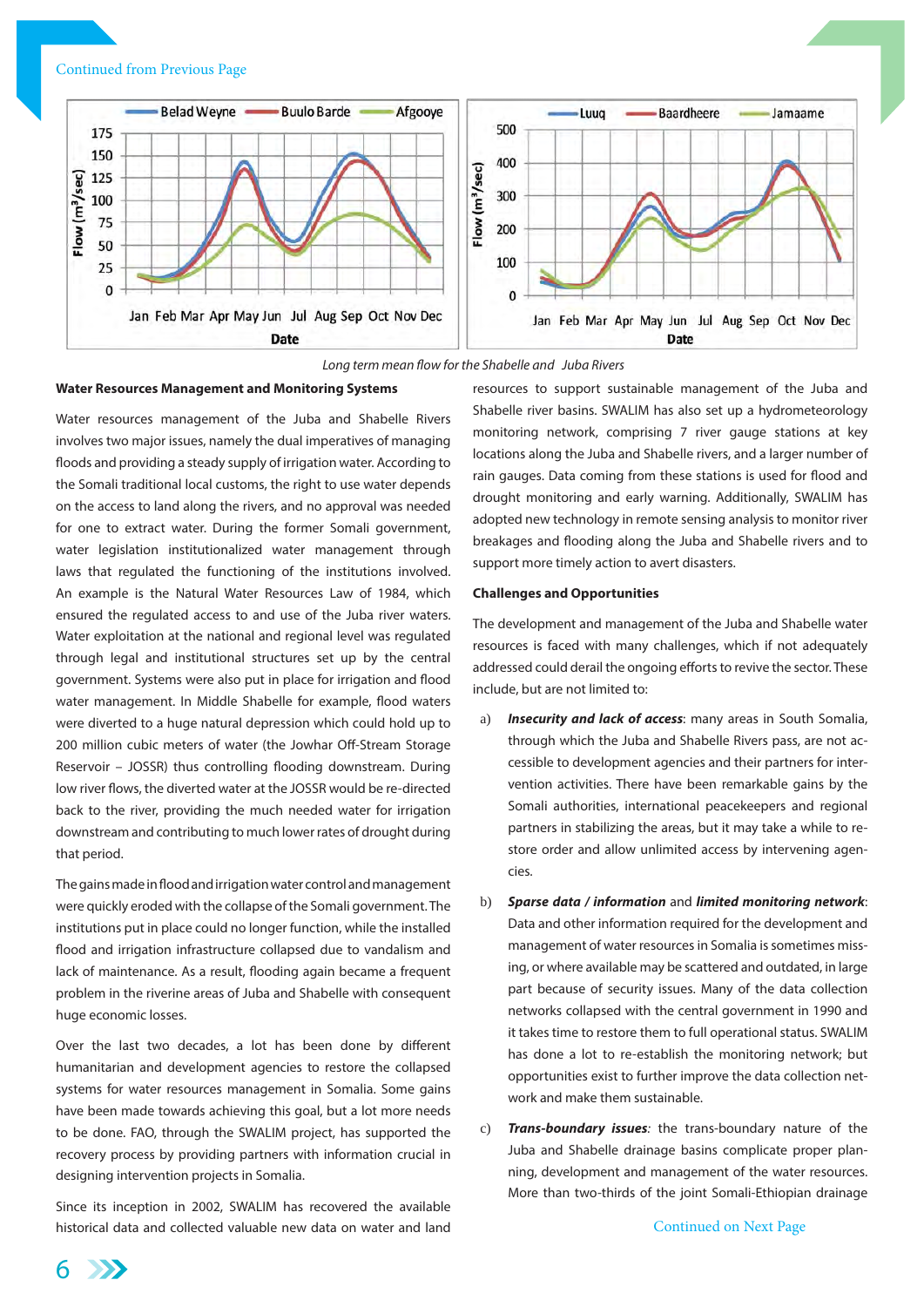#### Continued from Previous Page

basin lies in Ethiopia. Some is in Kenya. However, there is little information available in Somalia on weather, river flows and abstractions in the upper catchments in Ethiopia. In early 2016, the Shabelle River in Somalia became dry, which is very unusual for that time of year. This opened a lot of speculation into the cause of the dry river, but there was no information coming from the Ethiopian side. Information sharing between the two countries would go a long way in overcoming this challenge.

d) *Lack of resources*: With the current state of irrigation and flood infrastructure along the Juba and Shabelle, significant resources are needed to bring them to their original operational status. This includes setting up relevant institutions for the management of the water resources. A recent study by FAO in Middle Shabelle, for example, identified that over 100 million US Dollars is required for an integrated water resources management system in the region. The Somali Government, donors, the international community and local partners will all need to work together as a team and pool resources for this

#### goal to be attained.

#### **Moving Forward**

There is huge potential for the development of water resources in the Juba and Shabelle basins. Such development should focus on better management of the water resources in the river basins to address the problems of extremes - "too much" or "too little" water - and must involve infrastructure rehabilitation and the re-establishment of national and regional institutions for water resources management.

With respect to floods, an integrated flood management approach should be adopted for both the Juba and Shabelle rivers. The integrated flood management approach would reduce the effects of flooding while at the same time preserving the natural resources of the flood plain. Trans-boundary issues arising from the use of water from the two rivers should also be addressed through this integrated and holistic approach.

**Mogadishu Mission to Somalia Disaster Management Agency**

*by Peris Muchiri*



A two-day meeting was held to fast track capacity development activities carried out between SWALIM and its FGS partners in Mogadishu in March, 2016. The participants were drawn from the Ministry of Electricity and Water, the Ministry of Agriculture,

the Ministry of Livestock, Forestry and Range and the Somalia Disaster Management Agency (SODMA), who have been key in the implementation of SWALIM activities in the southern and central parts of Somalia.

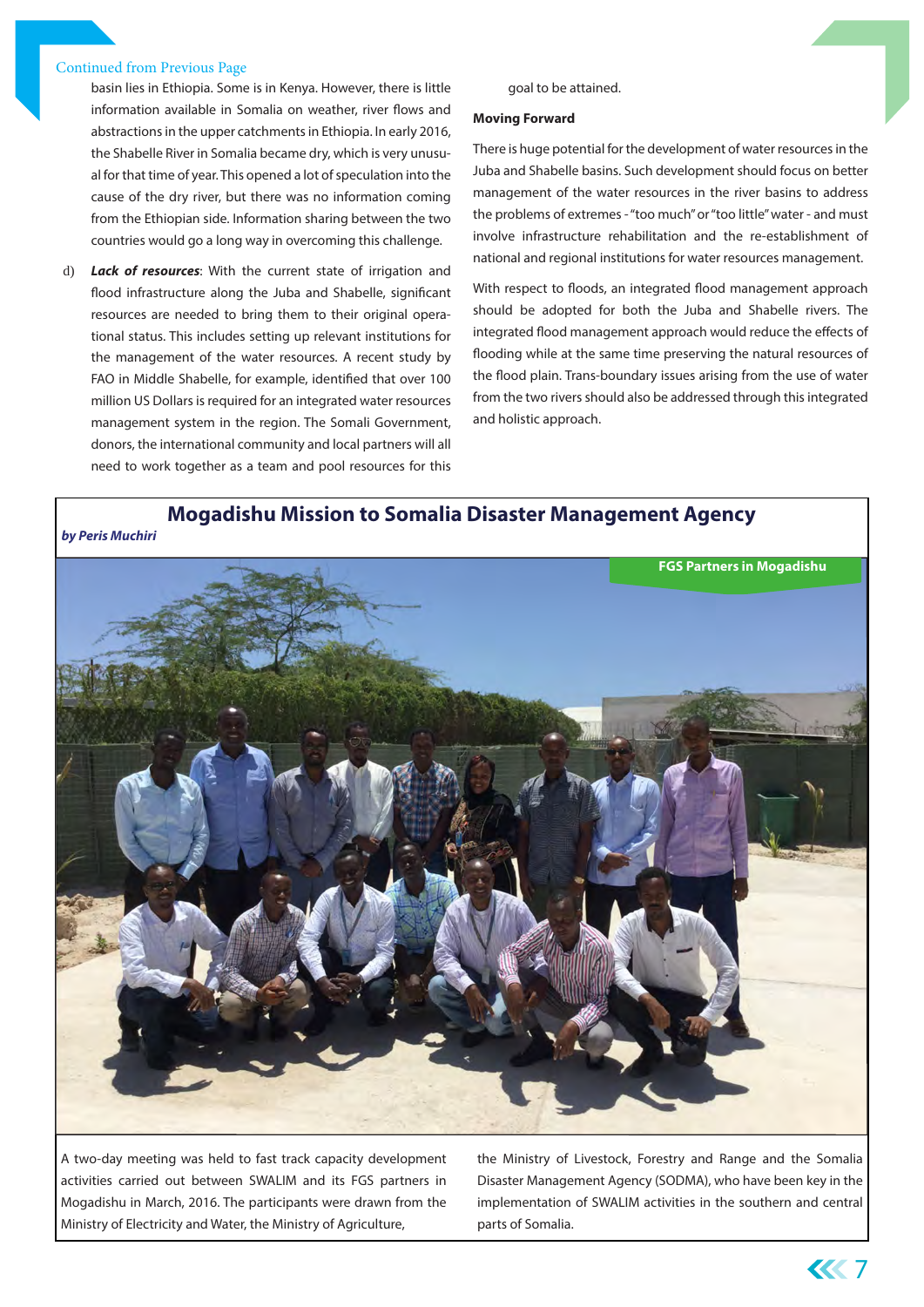### **SWALIM Supports Natural Resources Management Activities in Somalia**

#### *by Simon Mumuli*

The rapidly increasing human population in Somalia, coupled with protracted civil strife, continues to exert heavy pressure on the land and environment, resulting in a rapid depletion of the country's natural resources. The current situation is unsustainable, in that resources are being extracted more quickly than they can regenerate, leading to the gradual loss of these important biological assets. The principle threats to biodiversity in Somalia include commercial land use practices, like deforestation for timber and charcoal production, soil depletion through over-harvesting, and changes in climate, which have led to decreased rainfall.

Over the years, FAO SWALIM has been a champion in NRM-related activities in Somalia. FAO SWALIM has the infrastructure, trained experts, hardware and software to collect and handle natural

resource data. Using Remote Sensing and GIS techniques for natural resource inventory and mapping, coupled with scientifically authenticated field observations, SWALIM's NRM-related activities have been cutting edge. The overall strategy has been to strengthen Somali technical staff by offering training in scientific approaches to NRM work.

In this context, and due to the availability of technical capacity under the FAO Resilience Programme 2013-2015, FAO SWALIM was mandated to support Natural Resource Management (NRM) activities in Somalia. The aim, under this programme, is to establish



a one-stop-shop for data and information by developing a modern and comprehensive database for natural resource planning. This will improve the management of existing natural resources by facilitating the identification and formulation of appropriate development policies which support sustainable and equitable development. Better information will permit optimum utilization, co-ordination and management of natural resources and the environment, as well as strengthening the cooperation between local communities and other stakeholders.

FAO SWALIM activities under the programme were focused on four pilot districts: Doolow, Burco, Owdweyne and Iskushuban. In each natural resources planning and management.

Under the SAFE initiative, a mission composed of technical staff from FAO Somalia office, FAO Headquarters in Rome and the Regional Forestry & Climate Change Office in Addis-Ababa visited Hargeisa and Doolow to conduct focus group discussions with the communities on SAFE-related activities. Following the baseline field surveys discussions, a first draft of a SAFE strategy for Somalia was developed. The strategy includes details on conflict resolution, gender-based violence and health issues related to access to fuel and energy. Organisations involved in SAFE initiatives in the targeted communities were also characterized and mapped.

of the four districts, the aim was to establish a community tree nursery and generate data and information on soil nutrient levels, land cover, land use, and Safe Access to Fuel and Energy (SAFE) in the humanitarian context. It is hoped that the tree nurseries will provide seedlings for woodlot planting and also provide fruit trees for the agro-pastoralists. Community natural resource management plans

The programme activities were concluded in Doolow (with databases and a draft report ready), while work is on-going in the other localities. Nevertheless, in Owdweyne and Burco, the NRM inventories were completed and the results were incorporated in the Diagnostic Land Resources Report of Somaliland, which was produced by FAO SWALIM and put into the public domain for use in

would also be produced under the programme.

8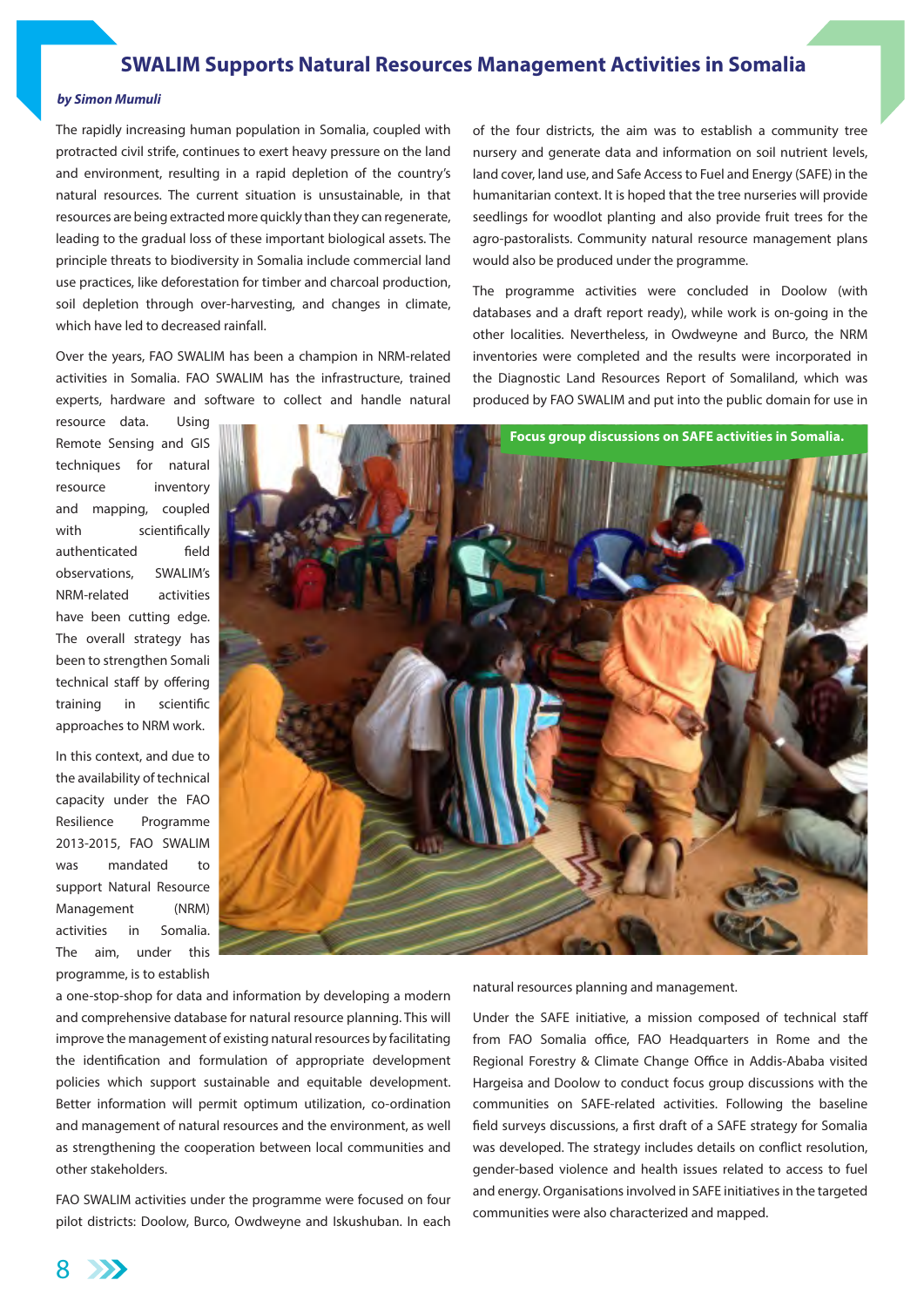### **SWALIM Completes Galmudug Water Sources Survey**

#### *by Flavian Muthusi*

After previous attempts thwarted by lack of access, SWALIM has finally managed to carry out a water sources survey in Galmudug State in Central Somalia through a local NGO. The survey covered the strategic water sources in nine districts within Galgadud and Mudug Regions ( seee Figure below)



The survey was carried out using SWALIM-developed tools for water sources data collection and monitoring, including an Android mobile phone-based data collection kit (ODK – Open Data Kit), standardized SWIMS (Somalia Water Sources Information

#### **Did You Know?**

Somalia's annual average rainfall is 282 millimetres with 75% of the rain falling during Gu rainy season and 25% during the Deyr rainy season?

Somalia has 6 river basins namely: Juba, Shabelle, Ogaden, Darror, Gulf of Aden and Nugaal

SWALIM has a total of 7 weather alerts and bulletins issued before, during and after the rainy seasons?

Management) data collection methodology, and an online platform for data viewing and downloading.

The survey was focused on the strategic water sources – primarily boreholes, which supply water to communities in the area for most of the year. In total, 228 sources were visited (119 boreholes, 74 dug wells, 19 berkads, 1 dam and 15 other water source types. For each source visited, detailed information was collected on their current operational status, physical characteristics, usage, ownership, etc. Basic water quality parameters, such as salinity, total dissolved solids and pH, were tested in the field, and samples were taken for later detailed laboratory analysis.

From the initial survey results, the average borehole depth in the region is about 170 meters, with a maximum recorded depth of 305 meters. Hobyo District, the north-eastern part of Adaado in Galkacyo District and Xarardheere District have deep aquifers, while Cabudwaaq, Dhusamareb and Ceel Dheer Districts have relatively shallow boreholes. The maximum recorded borehole yield in the region is 27m<sup>3</sup>/hr. The yield is generally higher in Galkacyo, Hobyo and the north-eastern part of Adaado compared to Ceel Dheer and Abudwaq Districts.

Poor water quality is a major concern in Central Somalia. The basic water quality tests carried out in the field indicate that groundwater is not within the recommended range for drinking water. Salinity is particularly high, with some sources recording over 10,000µS/cm, far above the 2,500µS/cm considered safe for drinking.

A report has been developed out of the survey, detailing the survey methodology and key findings. The report is in the review stage and will be made available through the SWALIM web repository once finalised. However, data collected from the survey can already be accessed from the Somalia Water Sources Live Map through the link: http://systems.faoso.net/imms/fmt/maps/website/227. Somali government water authorities, humanitarian aid agencies, and local NGOs will benefit from the products of this survey to plan and carry out drought-related and other interventions in the region.

#### **Subscribe / Unsubscribe**

To subscribe, send a blank e-mail to swalim@fao.org with the words "subscribe newsletter" as the subject.

To unsubscribe, send a blank mail to swalim@fao.org with the word "unsubscribe Newsletter" as the subject.

9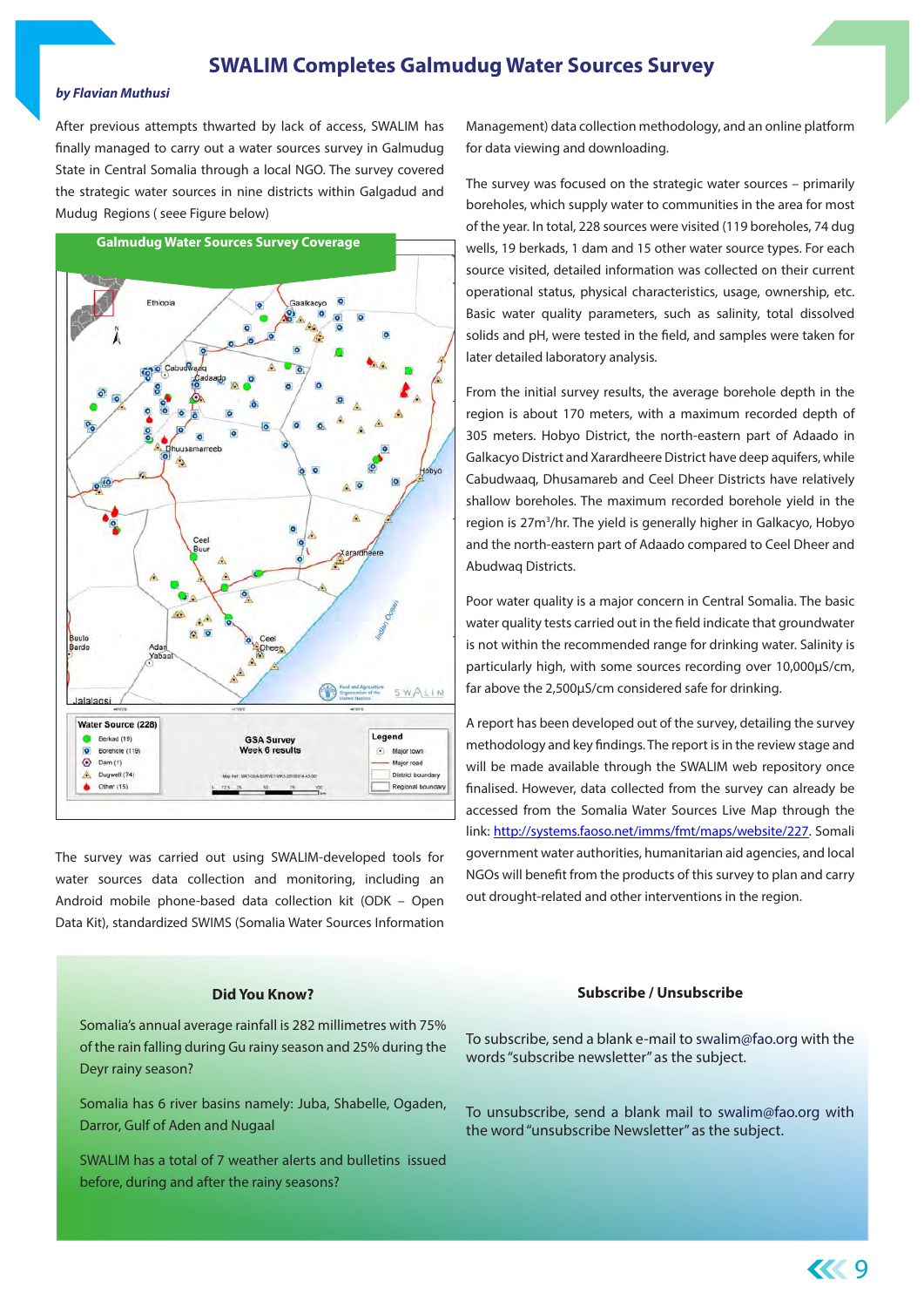### **FRMMIS Revamped**

### *by Stephen Waswa*

The SWALIM Flood Risk and Response Management Information System (FRRMIS), originally developed and launched in 2013, has been revamped and improved to give users a better experience and provide more timely information. The FRRMIS is a web-based information dissemination and sharing platform that brings together essential information related to floods in Somalia under a single user interface. The new system uses a SWALIM custom web mapping technology and contains a variety of flood information presented in multiple formats. The FRRMIS is part of an overall strategy to promote flood preparedness and contingency planning, as well as supporting rescue and response operations.

The new page, found under the Water section of the SWALIM web site, is divided into five main sections;

**Main:** This page gives a quick overview of the current situation, with a map of Somalia's principle rivers and the latest data on river levels and flood risks from SWALIM's gauge readers in the field. "Rolling over" the river station icons on the map will show the latest river level readings. Clicking on the station icons (or the names on the table), will call up a chart showing the historical mean river levels at that station as well as levels where the flood risk is moderate, high, or imminent (bank full).

**River levels and Flood information**: This provides information on the current and historic river levels at the gauging points, as on the main page. In addition, there is information on the Shabelle and Juba Riverine Basin Population Displacement Estimates, custom maps and useful SWALIM documents on floods and flood preparedness.

**River breakages**: One of the newest features, this tab shows the latest available data on riverbank breakages and the areas of potential flooding along the Juba and Shabelle Rivers in southern Somalia. Soon we will be presenting historical information on this important subject, as well as tools to help planning interventions and

mitigation efforts.

**Rainfall data**: A rainfall chart updated every day with rainfall data from across the country. The data on this page is coming from rainfall readings in over 60 locations in Somalia. In most cases, the readings are reported on a daily basis.

**Map layers**: This is comprised of a base layer map of Somalia with background information and several map layers which can be overlaid on top. Six different base maps are available. The 20 different map overlays are categorized into seven types: Administrative capitals and boundaries, Rivers, Floods and Transportation Infrastructure. Users can overlay one or more of the map layers to get a visual picture representing a vast store of information.

The ultimate aim of the FRRMIS is to reduce the impact of floods on the Somali population and their livelihoods. This will be achieved through:

- **Prevention:** Sharing information on the potential flood areas and rainfall forecasts to allow people to prepare and prevent damage and loss of life in the flood-prone areas;
- **Protection:** Helping stakeholders take appropriate measures to reduce the likelihood of floods and/or the impact of floods in specific locations where breaks in the river banks are detected or known to occur;
- **Preparedness:** Informing the population about risks and what to do in the event of a flood;
- **Emergency Response: Providing the authorities in the affect**ed regions, as well as emergency services and aid agencies, with crucial and timely information on floods and potential floods. Also provides a platform to share emergency response plans in the case that floods occur.

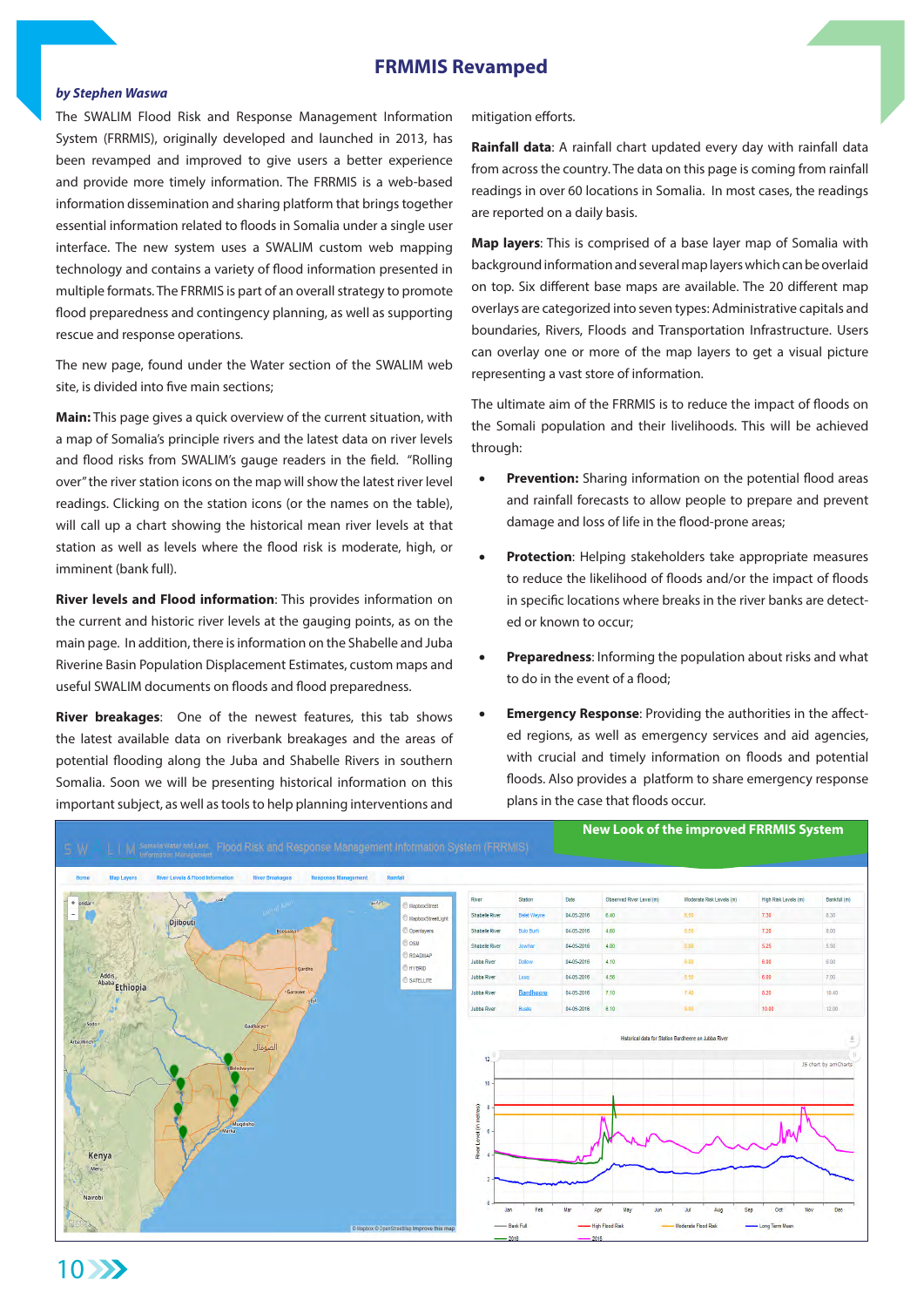### **SWALIM Intensifies Capacity Building in Geospatial Data Management**

#### *by James Ngochoch and Ugo Leonardi*

Geospatial data makes up a huge bulk of the information SWALIM produces, serving numerous Geographic Information System (GIS) products and services used by Somali institutions, NGOs and other agencies to implement development projects in Somalia. However, due to the intrinsic nature of these datasets, users need to be effectively trained on the skills required to directly apply, maintain and update climate, water, land, natural resource and environmental information contained in the GIS-based systems developed by SWALIM.

Consequently, SWALIM has been working on expanding the capacity of government line ministries and partner agencies on the use of geospatial data with the aim of having these institutions fully data collection techniques, map production, and data analysis. The practical training has also focused on the use of *GPS* devices coupled with the use of the *Google Earth* free web-based GIS platform. Practical examples of land degradation assessments and river breakage monitoring through different satellite imagery were covered during these sessions.

The reception to the training has been very good, with most trainees describing the courses as very important to their activities. Participants say that knowing how to take advantage of geospatial data and technologies will greatly improve their performance. Given the relatively short time allocated to the courses, most wanted them to go further and cover more advanced topics.

proficient to undertake their roles in Somalia with minimal support. So far in 2016 alone, SWALIM carried out three separate capacity building exercises on geospatial data management and remote sensing, in Garowe and Mogadishu, benefiting 53 trainees from different institutions. Two more courses are scheduled for Hargeisa and Nairobi in May and June, 2016 respectively.

All the recent courses have been hands-on and focused on the use of free open-source software (*Quantum GIS*), combining field

**GIS Officer, James conducts GIS training in Mogadishu**



### **SWALIM Website to offer Somali Language Content**

#### *by Shaie Musse*

S<sub>documents</sub> WALIM is pleased to inform all visitors and users of the SWALIM web site that the project will now soon be providing articles and features in Somali language on its web pages. The site will provide Somali readers with useful information on the extensive collection of data, documents, maps and other information on Somalia's water and land resources that SWALIM has collected and produced over the past 10 years.

This translated information is being prepared to reach and satisfy the demand of the wider Somali community that does not speak English. The new Somali content will provide Somalis with reliable information on the actual situation of their natural resources and help them understand the growing problems associated with unmanaged water and land use. SWALIM also provides information on measures required to ensure the sustainable use of these resources, and to prevent irreversible damage to the environment.

| <b>Training/Events Timetable - May-August 2016</b>                |             |                |  |
|-------------------------------------------------------------------|-------------|----------------|--|
| <b>Course</b>                                                     | <b>Date</b> | Location       |  |
| Open-source GIS, Land Degradation and Land Cover Mapping training | <b>May</b>  | Hargeisa       |  |
| Open-source GIS, Land Degradation and Land Cover Mapping training | <b>June</b> | <b>Nairobi</b> |  |
| Information Day                                                   | June        | Nairobi        |  |